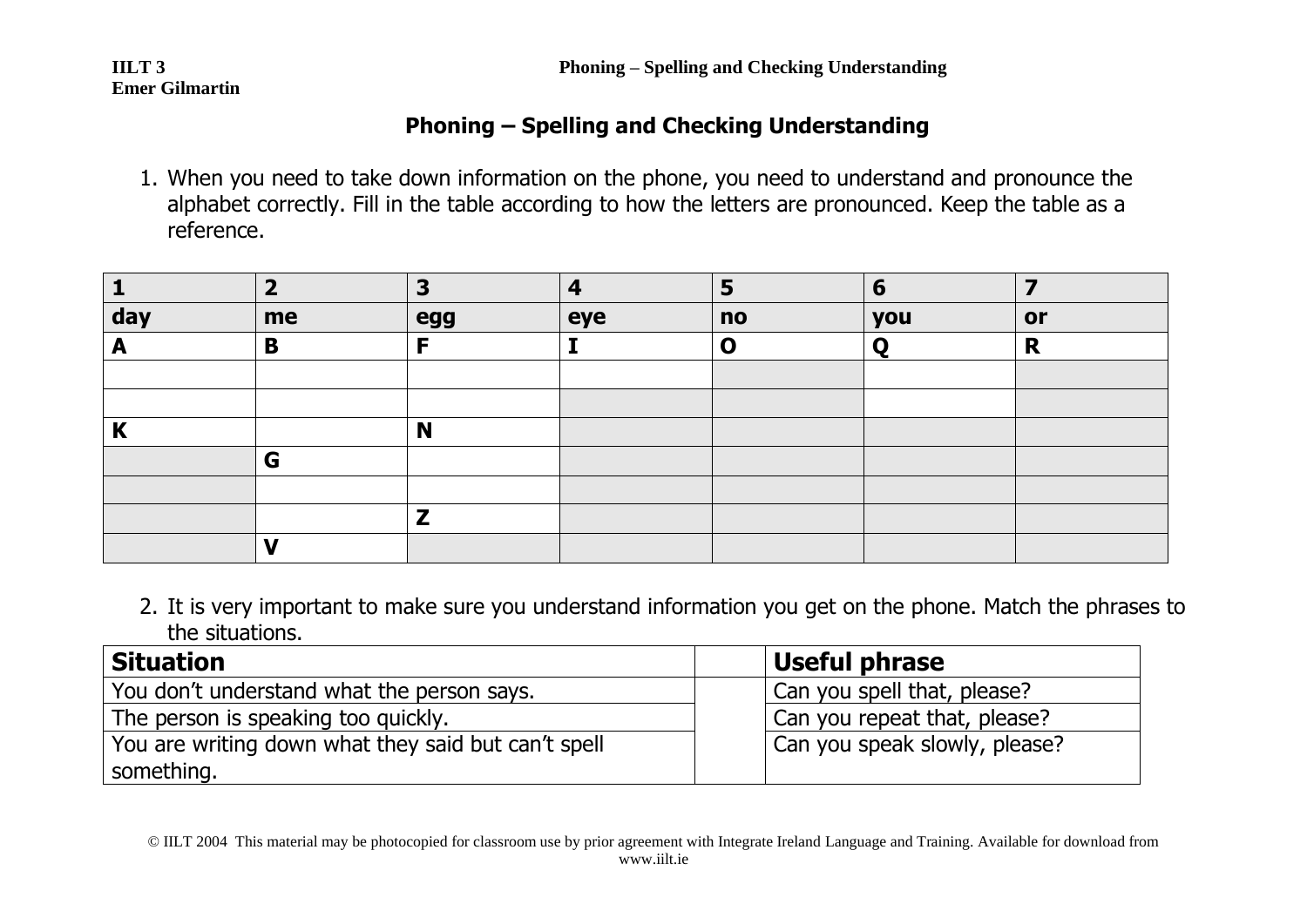# **Emer Gilmartin**

| Student A. Complete the information in the table by asking your partner questions. |  |  |  |  |
|------------------------------------------------------------------------------------|--|--|--|--|
|------------------------------------------------------------------------------------|--|--|--|--|

| <b>First</b><br><b>Name</b> | <b>Surname</b> | <b>Address</b>                                        | <b>Phone</b><br><b>Number</b> | <b>Marital</b><br><b>Status</b> | <b>Occupation</b>          | <b>Sex</b>   |
|-----------------------------|----------------|-------------------------------------------------------|-------------------------------|---------------------------------|----------------------------|--------------|
|                             | Aungier        | 47 Montpelier Court, Dublin 8                         | $01 -$<br>8302055             |                                 | <b>Bank Clerk</b>          | $\mathsf{F}$ |
| <b>Desmond</b>              | Cafferty       |                                                       |                               | Single                          |                            | M            |
| <b>Brid</b>                 | Fitzgerald     | Greenpark Road, Dunshaughlin,<br>County Meath.        | 086-<br>2981273               |                                 | Organic<br>Farmer          | F            |
| <b>Jarlath</b>              | <b>Hegarty</b> |                                                       | $01 -$<br>6212636             | <b>Divorced</b>                 |                            | M            |
|                             | Kilduff        |                                                       | $01 -$<br>4573598             | Married                         | Ambulance<br><b>Driver</b> | F            |
| Philomena                   | Leadbetter     | 16 Seville Place, Lucan, County<br><b>Dublin</b>      |                               | Single                          | Factory<br>Worker          | F            |
| Colm                        |                | 6 Villiers Terrace, Dublin 9                          | $01 -$<br>4992386             |                                 | <b>Stevedore</b>           | M            |
|                             | <b>Nugent</b>  | 8 Saint Aidans Court, Dublin 12                       |                               | Married                         | <b>Barman</b>              | M            |
| <b>Terence</b>              |                | 56 Munster Street, Maynooth,<br><b>County Kildare</b> | $01 -$<br>396589              | <b>Single</b>                   | Welder                     | M            |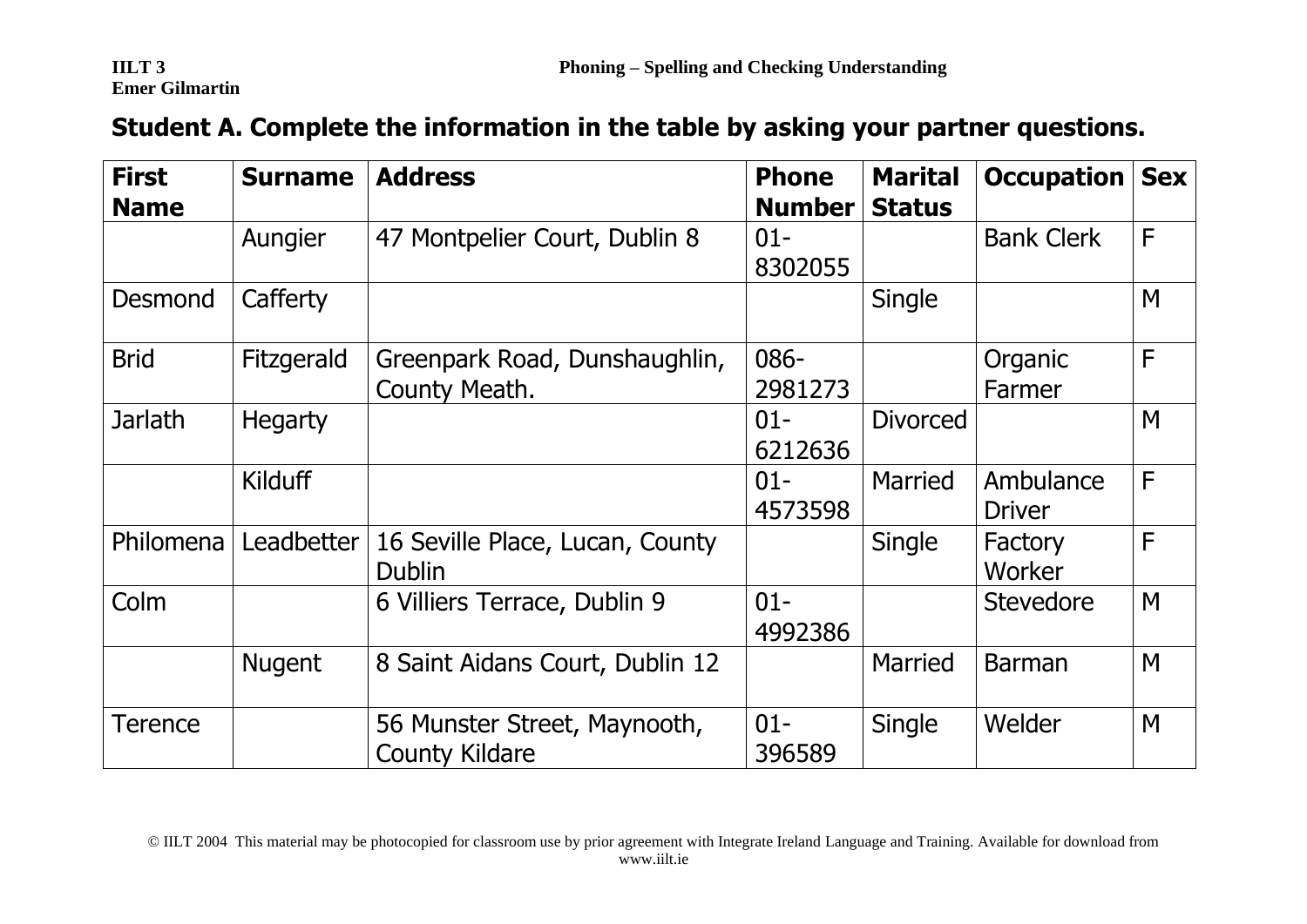## **Emer Gilmartin**

### **Student B. Complete the information in the table by asking your partner questions.**

| <b>First</b><br><b>Name</b> | <b>Surname</b> | <b>Address</b>                                 | <b>Phone</b><br><b>Number</b> | <b>Marital</b><br><b>Status</b> | <b>Occupation</b>          | <b>Sex</b> |
|-----------------------------|----------------|------------------------------------------------|-------------------------------|---------------------------------|----------------------------|------------|
| Eithne                      | Aungier        |                                                | $01 -$<br>8302055             | <b>Married</b>                  |                            | F          |
| <b>Desmond</b>              | Cafferty       | 91 Tamarisk Drive, Swords                      | $085 -$<br>4941390            |                                 | Actuary                    | M          |
| <b>Brid</b>                 |                | Greenpark Road,<br>Dunshaughlin, County Meath. |                               | Widow                           |                            | F          |
| <b>Jarlath</b>              | <b>Hegarty</b> | 28 Ballyogan Crescent, Dublin<br>9             | $01 -$<br>6212636             |                                 | Prison<br>Warden           | M          |
| Regina                      | Kilduff        | 11 The Hill, Kilmagnogue,<br>County Wicklow.   | $01 -$<br>4573598             | <b>Married</b>                  | Ambulance<br><b>Driver</b> | F          |
|                             | Leadbetter     |                                                | $01 -$<br>2954658             | Single                          |                            | F          |
| Colm                        | McEntaggart    |                                                | $01 -$<br>4992386             | Separated                       |                            | M          |
| <b>Keith</b>                | <b>Nugent</b>  | 8 Saint Aidans Court, Dublin<br>12             | $01 -$<br>8672658             | <b>Married</b>                  |                            | M          |
| <b>Terence</b>              | O'Flaherty     |                                                |                               |                                 | Welder                     | M          |